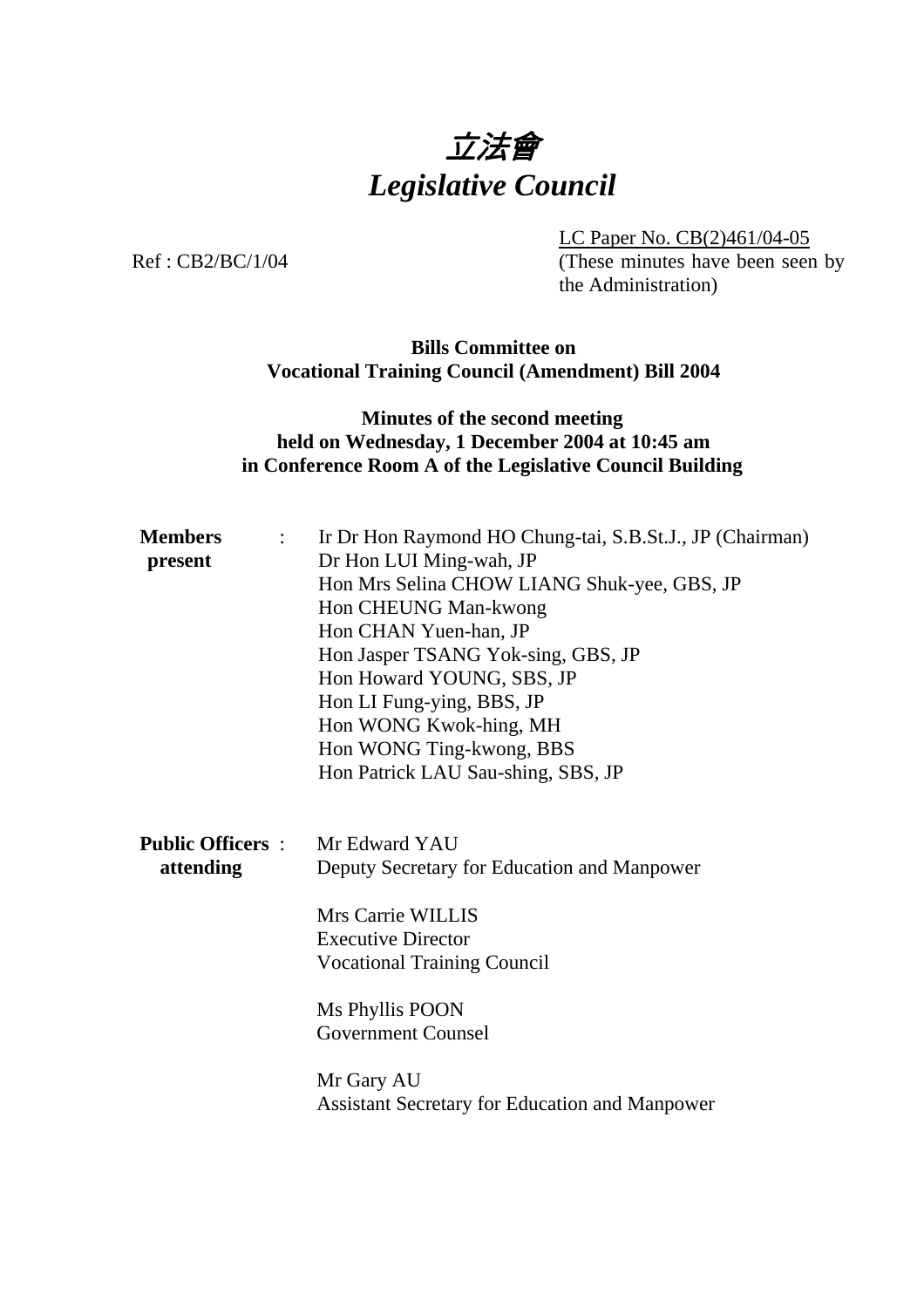| <b>Clerk</b> in<br>attendance | <b>Mrs Sharon TONG</b><br>Chief Council Secretary (2)1      |
|-------------------------------|-------------------------------------------------------------|
| <b>Staff</b> in<br>attendance | <b>Miss Kitty CHENG</b><br><b>Assistant Legal Adviser 5</b> |
|                               | Miss Betty MA<br>Senior Council Secretary (2)1              |

#### **I. Meeting with the Administration**  (LC Paper No. CB(2)278/04-05(01))

The Bills Committee deliberated (index of proceedings attached at **Annex**).

2. The Bills Committee requested the Administration to provide a response to the following -

- (a) to consider members' views regarding the financial arrangements for extra-territorial activities;
- (b) to provide the costing models for devising the "break-even point" test in assessing whether a programme would be financially self-sufficient and be undertaken by the Vocational Training Council (VTC);
- (c) to provide details of the views expressed by the staff unions concerned of the VTC on the proposed expansion of VTC's activities outside Hong Kong;
- (d) to give an undertaking that priority would be given to Hong Kong people when engaging new staff members for the expanded activities outside Hong Kong;
- (e) to clarify new section 6(3) in clause 4 of the Bill as amended by the proposed Committee Stage amendments; and
- (f) to review the drafting of new section  $17(4)$  in clause 5 of the Bill.

3. Members agreed that the Bills Committee would also write to the staff unions of VTC and seek their views on the proposed expansion of the VTC's activities outside Hong Kong.

**-** 2 -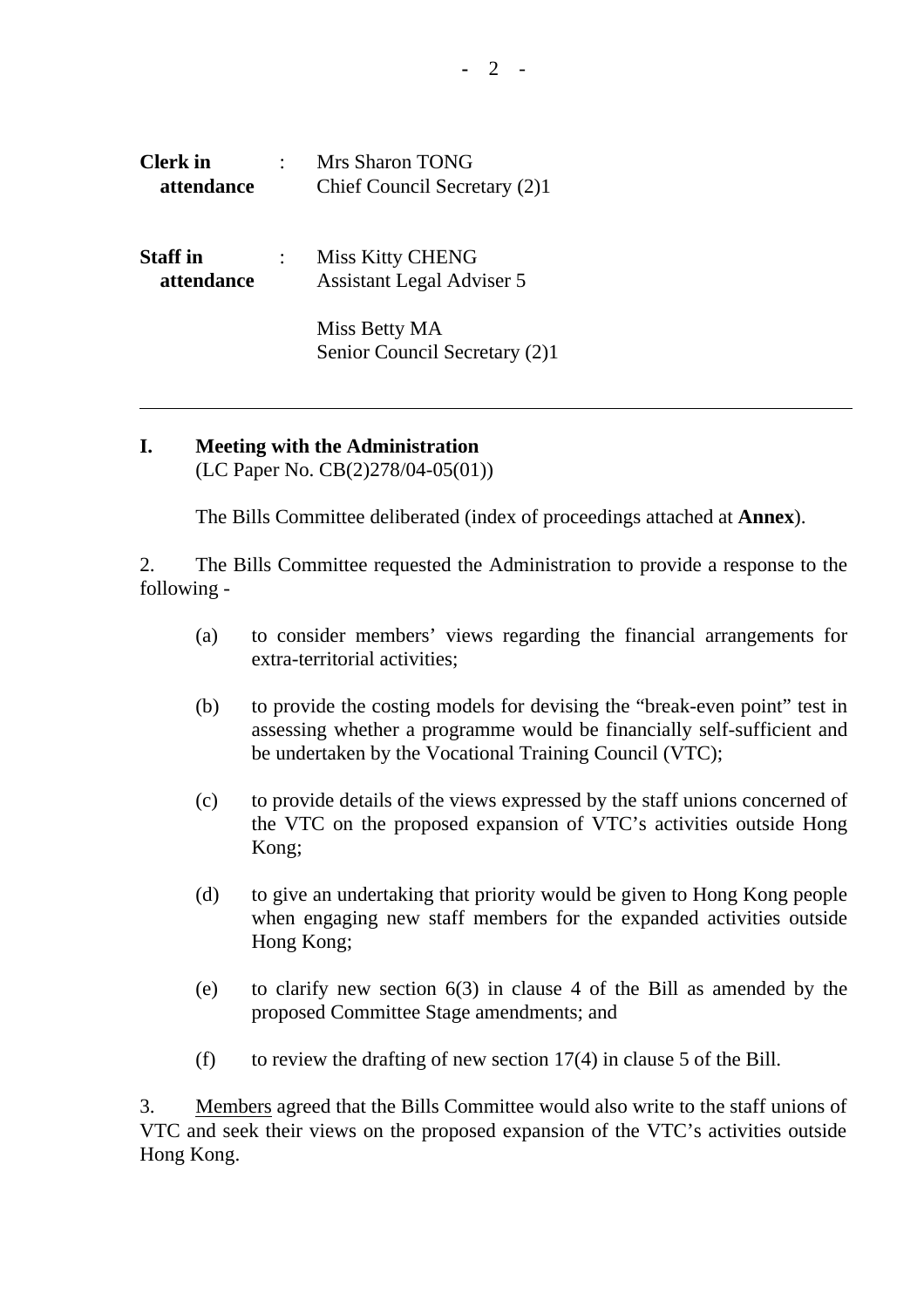### **II. Date of next meeting**

4. Members agreed that the Clerk would consult the Chairman on the date of the next meeting.

 (*Post-meeting note* : The next meeting would be held on 11 January 2005 at 10:45 am.)

5. The meeting ended at 12:43 pm.

Council Business Division 2 Legislative Council Secretariat 17 December 2004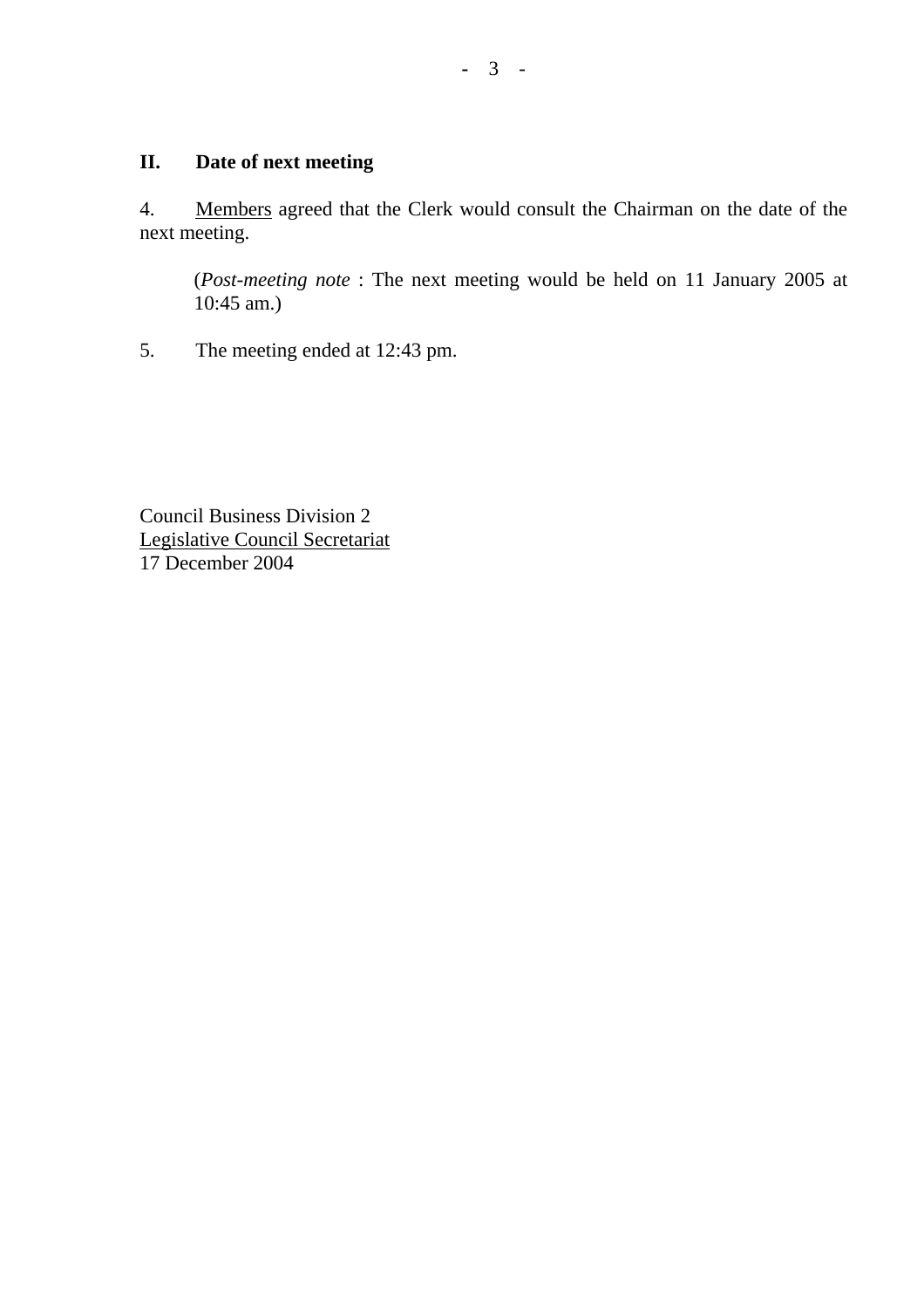## **Proceedings of the meeting of the Bills Committee on Vocational Training Council (Amendment) Bill 2004 on Wednesday, 1 December 2004 at 10:45 am in Conference Room A of the Legislative Council Building**

| <b>Time marker</b>   | <b>Speaker</b>                                                        | Subject(s)                                                                                                                                                          | <b>Action</b><br><b>Required</b>                                                                                                                                                  |
|----------------------|-----------------------------------------------------------------------|---------------------------------------------------------------------------------------------------------------------------------------------------------------------|-----------------------------------------------------------------------------------------------------------------------------------------------------------------------------------|
| $000000 -$<br>000535 | Chairman<br>Admin                                                     | Administration's response to<br>issues raised by members at the<br>last meeting [LC Paper No.<br>$CB(2)$ 278/04-05(01)]                                             |                                                                                                                                                                                   |
| $000536 -$<br>000714 | ALA5                                                                  | ALA5's response to issues<br>raised by members at the last<br>meeting [LC Paper No. CB(2)<br>291/04-05(02)]                                                         |                                                                                                                                                                                   |
| $000715 -$<br>001028 | Hon Howard YOUNG<br>Admin                                             | Containment of risk                                                                                                                                                 |                                                                                                                                                                                   |
| $001029 -$<br>001805 | Hon LI Fung-ying<br>Admin                                             | <b>Vocational Training Council</b><br>(VTC) staff reaction and<br>involvement in extra-territorial<br>activities                                                    |                                                                                                                                                                                   |
| $001806 -$<br>002402 | Dr Hon LUI Ming-wah<br>Admin                                          | Job attachments in the Mainland<br>for youths; and maintenance of<br>separate accounts for the<br>extra-territorial activities.                                     |                                                                                                                                                                                   |
| $002403 -$<br>003543 | Hon WONG Kwok-hing<br>Admin<br>Chairman<br><b>Hon Mrs Selina CHOW</b> | Staff consultation on the<br>proposed expansion of the<br>VTC's activities outside Hong<br>Kong; engagement of new staff<br>members for the expanded<br>activities. | Admin to give an<br>undertaking that<br>priority be given to<br><b>Hong Kong people</b><br>when engaging new<br>staff members for the<br>expanded activities<br>outside Hong Kong |
| 003544 -<br>003924   | Hon Mrs Selina CHOW<br>Admin                                          | "Break-even point" test for VTC<br>programmes                                                                                                                       | Admin to provide the<br>costing models for<br>devising the<br>"Break-even point"<br>test                                                                                          |
| $003925 -$<br>004903 | Hon WONG Ting-kwong<br>Admin                                          | Liabilities for VTC in<br>conducting its extra-territorial<br>activities                                                                                            |                                                                                                                                                                                   |